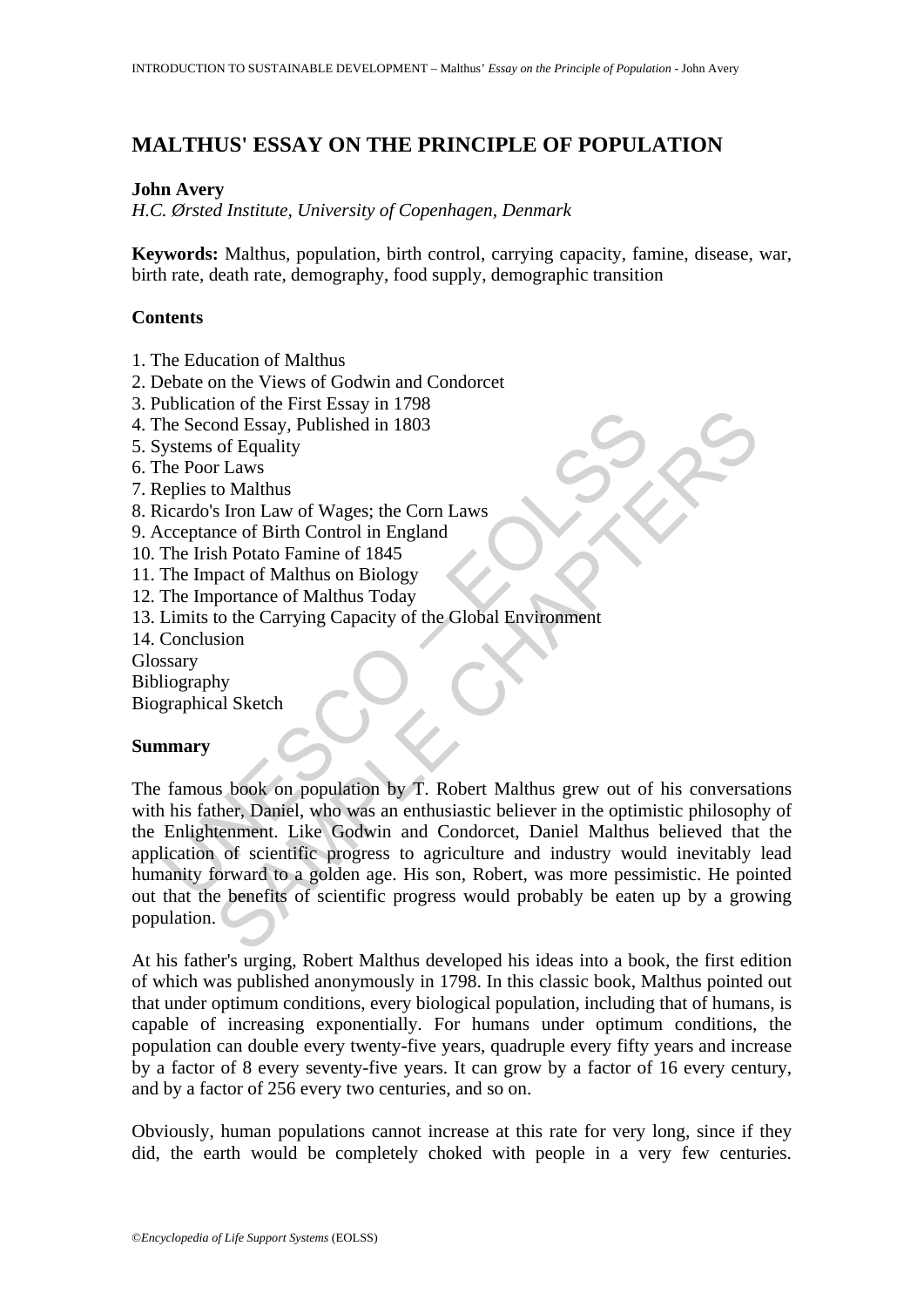Therefore, Malthus pointed out, various forces must be operating to hold the population in check. Malthus listed first the "positive checks" to population growth - disease, famine, and war. In addition, he listed "preventive checks" - birth control (which he called "Vice"), late marriage, and "Moral Restraint". The positive checks raise the death rate, while the preventive checks lower fertility.

According to Malthus, a population need not outrun its food supply, provided that late marriage, birth control or moral restraint are practiced; but without these less painful checks, the population will quickly grow to the point where the grim Malthusian forces - famine, disease and war - will begin to act. Today, as the population of humans and the size of the global economy rapidly approach absolute limits set by the carrying capacity of the earth's environment, it is important to listen to the warning voice of Malthus.

## **1. The Education of Malthus**

T.R. Malthus' *Essay on The Principle of Population*, the first edition of which was published in 1798, was one of the first systematic studies of the problem of population in relation to resources. Earlier discussions of the problem had been published by Boterro in Italy, Robert Wallace in England, and Benjamin Franklin in America. However Malthus' *Essay* was the first to stress the fact that, in general, powerful checks operate continuously to keep human populations from increasing beyond their available food supply. In a later edition, published in 1803, he buttressed this assertion with carefully collected demographic and sociological data from many societies at various periods of their histories.

The Education of Malthus<br>
2. Malthus' *Essay on The Principle of Population*, the first ediished in 1798, was one of the first systematic studies of the problem had elerion to resources. Earlier discussions of the problem **action of Malthus**<br>
action of Malthus<br>
hus' *Essay on The Principle of Population*, the first edition of which<br>
in 1798, was one of the first systematic studies of the problem of popula<br>
to resources. Earlier discussions The publication of Malthus' *Essay* coincided with a wave of disillusionment which followed the optimism of the Enlightenment. The utopian societies predicted by the philosophers of the Enlightenment were compared with the reign of terror in Robespierre's France and with the miseries of industrial workers in England; and the discrepancy required an explanation. The optimism which preceded the French Revolution, and the disappointment which followed a few years later, closely paralleled the optimistic expectations of our own century, in the period after the Second World War, when it was thought that the transfer of technology to the less developed parts of the world would eliminate poverty, and the subsequent disappointment when poverty persisted. Science and technology developed rapidly in the second half of the twentieth century, but the benefits which they conferred were just as rapidly consumed by a global population which today is increasing at the rate of one billion people every fourteen years. Because of the close parallel between the optimism and disappointments of Malthus' time and those of our own, much light can be thrown on our present situation by rereading the debate between Malthus and his contemporaries.

Thomas Robert Malthus (1766-1834) came from an intellectual family: His father, Daniel Malthus, was a moderately well-to-do English country gentleman, an enthusiastic believer in the optimistic ideas of the Enlightenment, and a friend of the philosophers Jean Jacques Rousseau, David Hume and William Godwin. The famous book on population by the younger Malthus grew out of conversations with his father.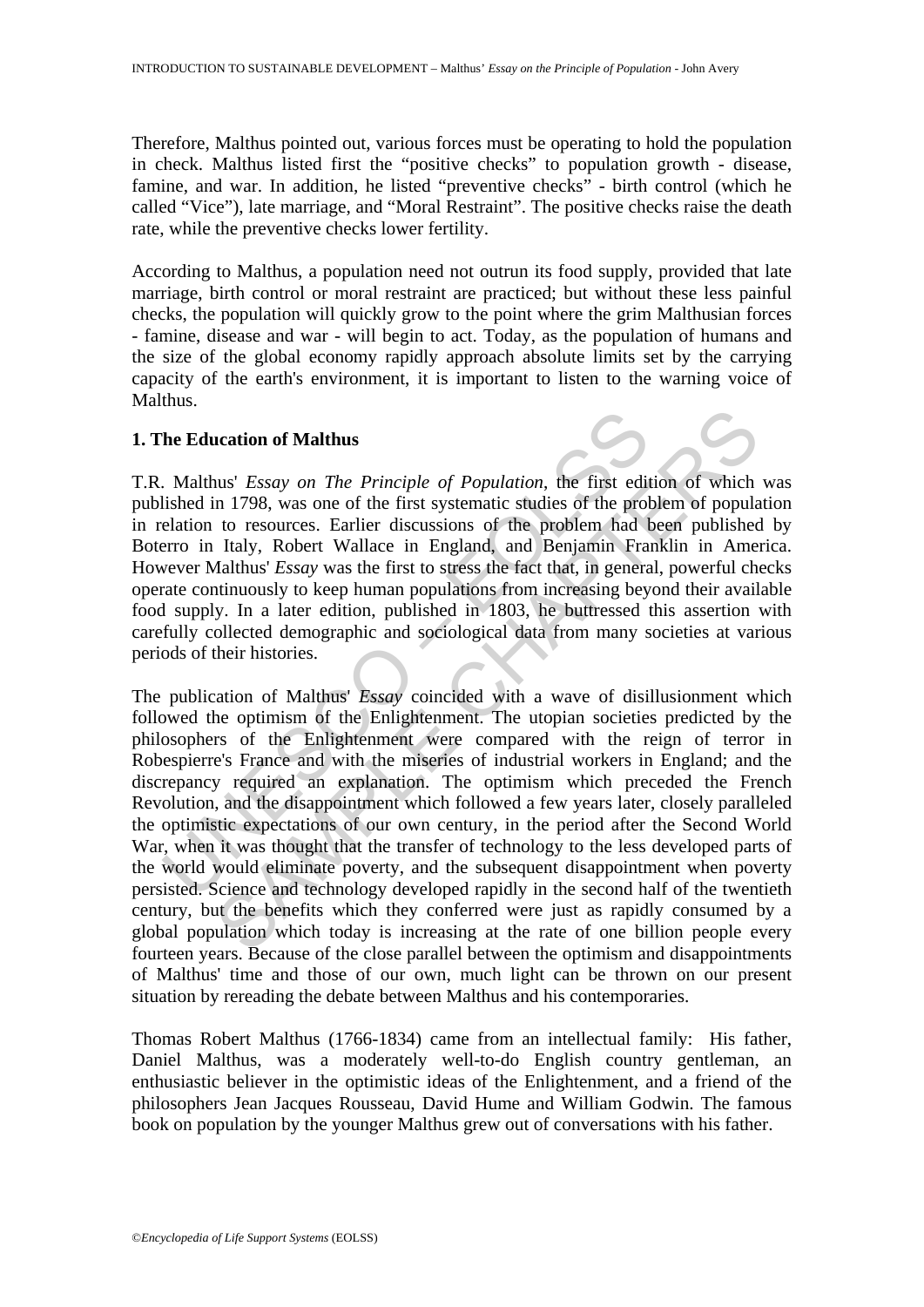Daniel Malthus attended Oxford, but left without obtaining a degree. He later built a country home near Dorking, which he called "The Rookery". The house had Gothic battlements, and the land belonging to it contained a beech forest, an icehouse, a corn mill, a large lake, and serpentine walks leading to "several romantic buildings with appropriate dedications".

Daniel Malthus was an ardent admirer of Rousseau; and when the French philosopher visited England with his mistress, Thérése le Vasseur, Daniel Malthus entertained him at the Rookery. Rousseau and Thérése undoubtedly saw Daniel's baby son (who was always called Robert or Bob) and they must have noticed with pity that he had been born with a harelip. This was later sutured, and apart from a slight scar which marked the operation, he became very handsome.

Robert Malthus was at first tutored at home; but in 1782, when he was 16 years old, he was sent to study at the famous Dissenting Academy at Warrington in Lancashire. Joseph Priestly had taught at Warrington, and he had completed his famous *History of Electricity* there, as well as his *Essay on Government*, which contains the phrase "the greatest good for the greatest number".

ert Malthus was at first tutored at home; but in 1782, when he w<br>sent to study at the famous Dissenting Academy at Warring<br>ph Priestly had taught at Warrington, and he had completed his<br>*tricity* there, as well as his *Ess* Robert's tutor at Warrington Academy was Gilbert Wakefield (who was later imprisoned for his radical ideas). When Robert was 18, Wakefield arranged for him to be admitted to Jesus College, Cambridge University, as a student of mathematics. Robert Malthus graduated from Cambridge in 1788 with a first-class degree in mathematics. He was Ninth Wrangler, which meant that he was the ninth-best mathematician in his graduating class. He also won prizes in declamation, both in English and in Latin, which is surprising in view of the speech defect from which he suffered all his life.

## **2. Debate on the Views of Godwin and Condorcet**

Ithus was at first tutored at home; but in 1782, when he was 16 years older to study at the famous Dissenting Academy at Warrington in Lancasisty had taught at Warrington, and he had completed his famous *Histon* there, as In 1793, Robert Malthus was elected a fellow of Jesus College, and he also took orders in the Anglican Church. He was assigned as Curate to Okewood Chapel in Surrey. This small chapel stood in a woodland region, and Malthus' illiterate parishioners were so poor that the women and children went without shoes. They lived in low thatched huts made of woven branches plastered with mud. The floors of these huts were of dirt, and the only light came from tiny window openings. Malthus' parishioners' diet consisted almost entirely of bread. The children of these cottagers developed late, and were stunted in growth. Nevertheless, in spite of the harsh conditions of his parishioners' lives, Malthus noticed that the number of births which he recorded in the parish register greatly exceeded the number of deaths. It was probably this fact which first turned his attention to the problem of population.

By this time, Daniel Malthus had sold the Rookery; and after a period of travel, he had settled with his family at Albury, about nine miles from Okewood Chapel. Robert Malthus lived with his parents at Albury, and it was here that the famous debates between father and son took place.

The year 1793, when Robert Malthus took up his position at Okewood, was also the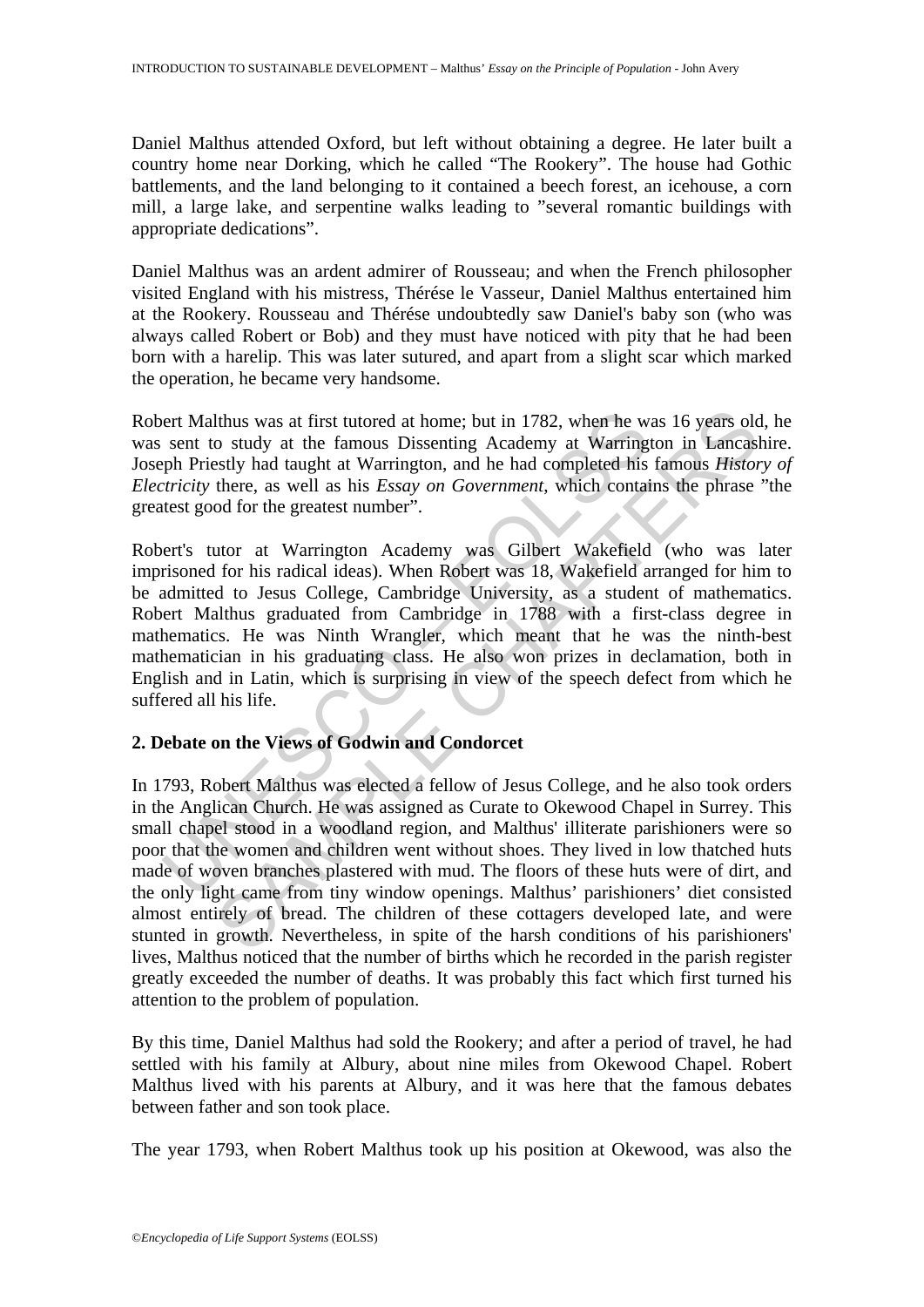year in which Daniel Malthus friend, William Godwin, published his enormously optimistic book, *Political Justice* [6, 14, 21]. In this book, Godwin predicted a future society where scientific progress would liberate humans from material want. Godwin predicted that in the future, with the institution of war abolished, with a more equal distribution of property, and with the help of scientific improvements in agriculture and industry, much less labor would be needed to support life. Luxuries are at present used to maintain artificial distinctions between the classes of society, Godwin wrote, but in the future values will change; humans will live more simply, and their efforts will be devoted to self-fulfillment and to intellectual and moral improvement, rather than to material possessions. With the help of automated agriculture, the citizens of a future society will need only a few hours a day to earn their bread.

Godwin went on to say:

spirit of oppression, the spirit of servility and the spirit of fred<br>ediate growth of the established administration of property. The<br>ntellectual improvement. The other vices of envy, malice, and<br>parable companions. In a s or oppression, the spirit of servility and the spirit of fraud - these are<br>or oppression, the spirit of servility and the spirit of fraud - these are<br>ual improvement. The other vices of envy, malice, and revenge are tecomp The spirit of oppression, the spirit of servility and the spirit of fraud - these are the immediate growth of the established administration of property. They are alike hostile to intellectual improvement. The other vices of envy, malice, and revenge are their inseparable companions. In a state of society where men lived in the midst of plenty, and where all shared alike the bounties of nature, these sentiments would inevitably expire. The narrow principle of selfishness would vanish. No man being obliged to guard his little store, or provide with anxiety and pain for his restless wants, each would lose his own individual existence in the thought of the general good. No man would be the enemy of his neighbor, for they would have nothing to contend; and of consequence philanthropy would resume the empire which reason assigns her. Mind would be delivered from her perpetual anxiety about corporal support, and free to expatiate in the field of thought which is congenial to her. Each man would assist the inquiries of all.

Godwin insisted that there is an indissoluble link between politics, ethics and knowledge. *Political Justice* is an enthusiastic vision of what humans could be like at some future period when the trend towards moral and intellectual improvement has lifted men and women above their present state of ignorance and vice. Much of the savage structure of the penal system would then be unnecessary, Godwin believed. (At the time when he was writing, there were more than a hundred capital offenses in England, and this number had soon increased to almost two hundred. The theft of any object of greater value than ten shillings was punishable by hanging.)

In its present state, Godwin wrote, society decrees that the majority of its citizens "should be kept in abject penury, rendered stupid with ignorance and disgustful with vice, perpetuated in nakedness and hunger, goaded to the commission of crimes, and made victims to the merciless laws which the rich have instituted to oppress them". But human behavior is produced by environment and education, Godwin pointed out. If the conditions of upbringing were improved, behavior would also improve. In fact, Godwin believed that men and women are subject to natural laws no less than the planets of Newton's solar system. "In the life of every human", Godwin wrote, "there is a chain of causes, generated in that eternity which preceded his birth, and going on in regular procession through the whole period of his existence, in consequence of which it was impossible for him to act in any instance otherwise than he has acted."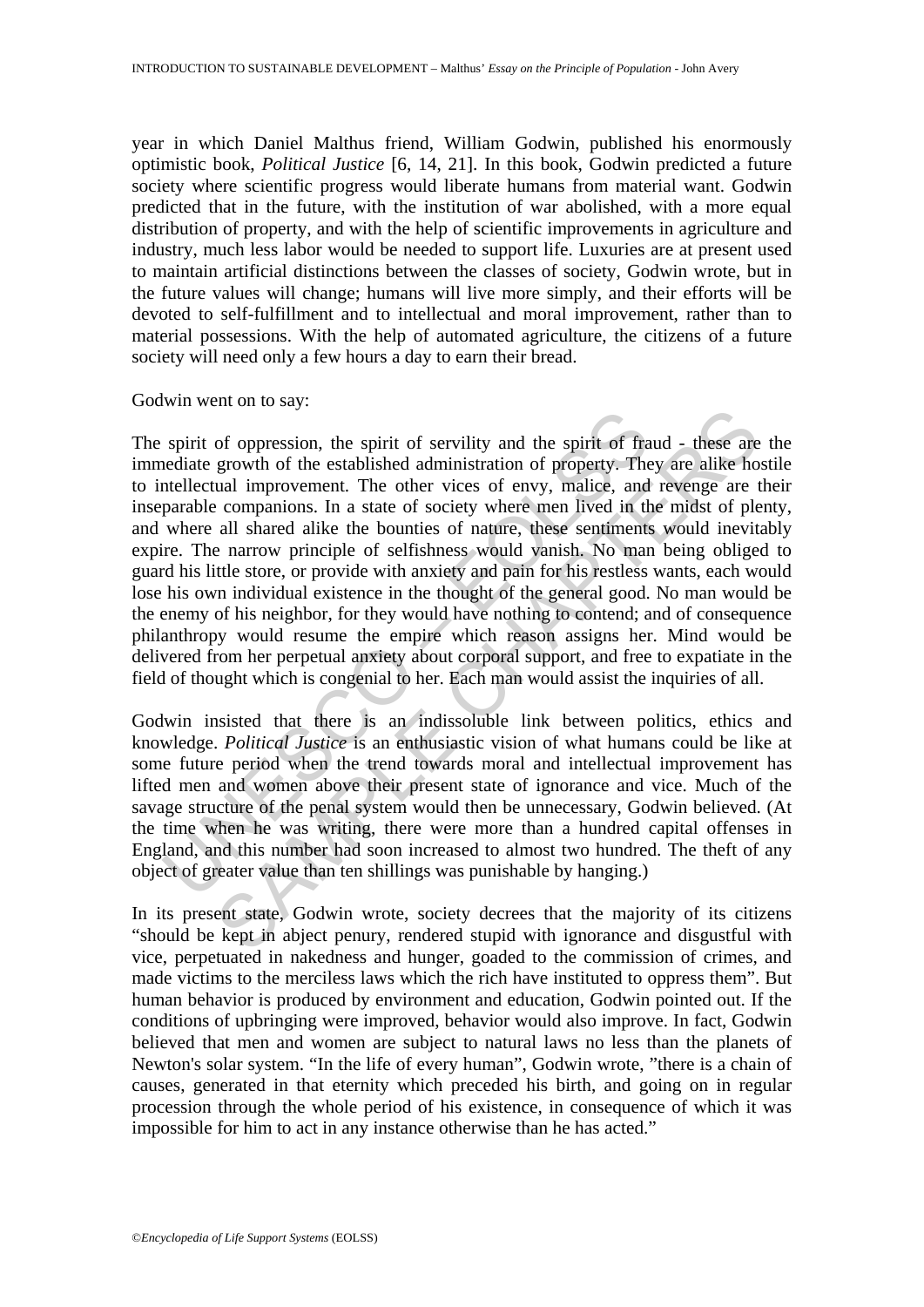The chain of causality in human affairs implies that vice and crime should be regarded with the same attitude with which we regard disease. The causes of poverty, ignorance, vice and crime should be removed. Human failings should be cured rather than punished. With this in mind, Godwin wrote, "…our disapprobation of vice will be of the same nature as our disapprobation of an infectious distemper."

is book, Condorcet anticipated many of the evolutionary ideas compared humans with animals, and found many common traits. Canimals are able to think, and even to think rationally, although emely simple compared with those is a collect and even the evolutionary ideas of Charles Dar<br>is eq lumans with animals, and found many common traits. Condorcet belief<br>ed lumans with animals, and found many common traits. Condorcet belief<br>as are able to th In France the Marquis de Condorcet had written an equally optimistic book, *Esquisse d'un Tableau Historique des Progrés de l'Esprit Humain*. Condorcet's optimism was unaffected even by the fact that at the time when he was writing he was in hiding, under sentence of death by Robespierre's government. Besides enthusiastically extolling Godwin's ideas to his son, Daniel Malthus also told him of the views of Condorcet. Condorcet's *Esquisse* is an enthusiastic endorsement of the idea of infinite human perfectibility which was current among the philosophers of the eighteenth century, and in this book, Condorcet anticipated many of the evolutionary ideas of Charles Darwin. He compared humans with animals, and found many common traits. Condorcet believed that animals are able to think, and even to think rationally, although their thoughts are extremely simple compared with those of humans. He also asserted that humans historically began their existence on the same level as animals and gradually developed to their present state. Since this evolution took place historically, he reasoned, it is probable, or even inevitable, that a similar evolution in the future will bring mankind to a level of physical, mental and moral development which will be as superior to our own present state as we are now superior to animals.

In his *Esquisse*, Condorcet called attention to the unusually long period of dependency which characterizes the growth and education of human offspring. This prolonged childhood is unique among living beings. It is needed for the high level of mental development of the human species; but it requires a stable family structure to protect the young during their long upbringing. Thus, according to Condorcet, biological evolution brought into existence a moral precept, the sanctity of the family.

Similarly, Condorcet maintained, larger associations of humans would have been impossible without some degree of altruism and sensitivity to the suffering of others incorporated into human behavior, either as instincts or as moral precepts or both; and thus the evolution of organized society entailed the development of sensibility and morality.

Condorcet believed that ignorance and error are responsible for vice; and he listed what he regarded as the main mistakes of civilization: hereditary transmission of power, inequality between men and women, religious bigotry, disease, war, slavery, economic inequality, and the division of humanity into mutually exclusive linguistic groups.

Condorcet believed the hereditary transmission of power to be the source of much of the tyranny under which humans suffer; and he looked forward to an era when republican governments would be established throughout the world. Turning to the inequality between men and women, Condorcet wrote that he could see no moral, physical or intellectual basis for it. He called for complete social, legal, and educational equality between the sexes.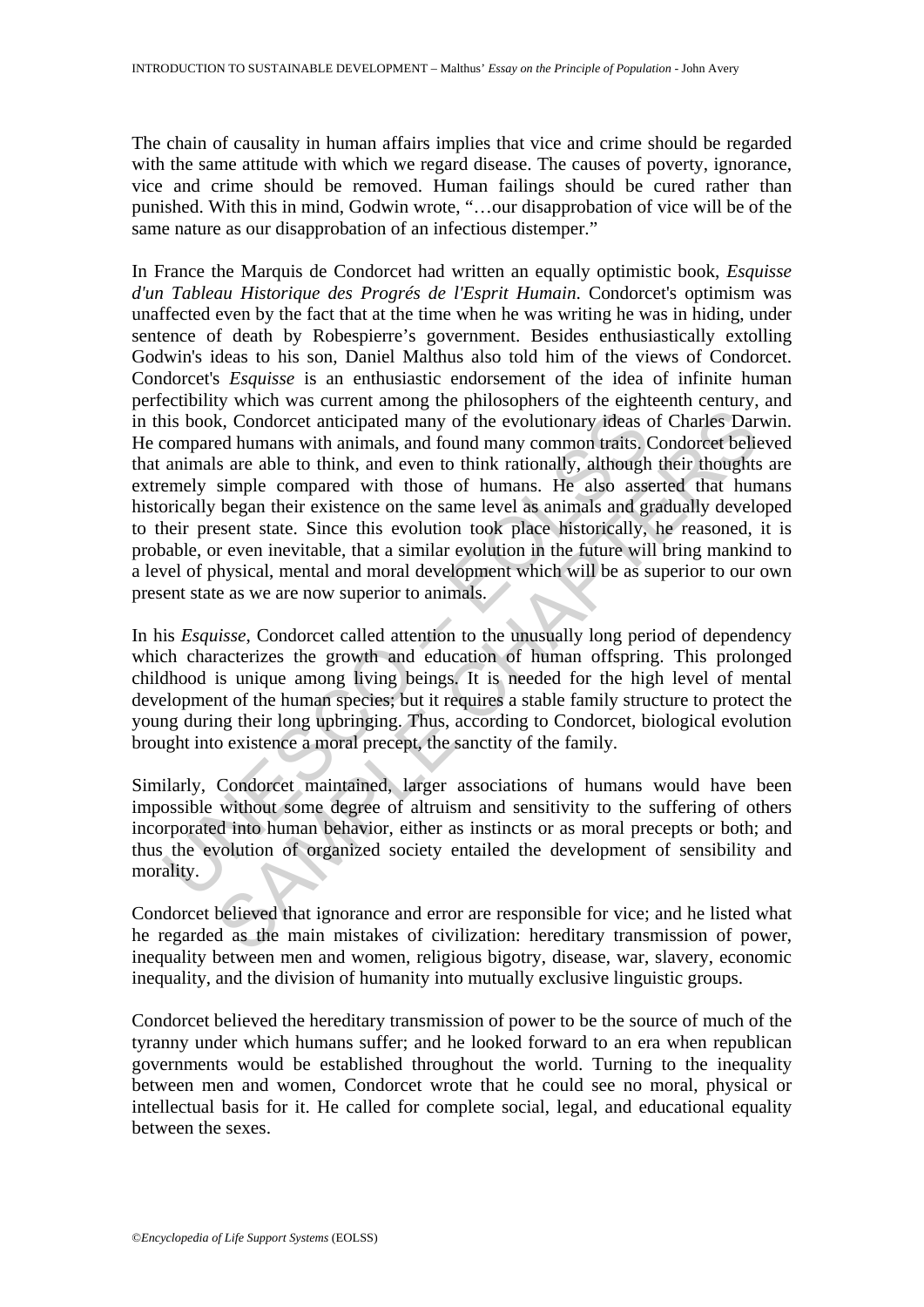Condorcet predicted that the progress of medical science would free humans from the worst ravages of disease. Furthermore, he maintained that since perfectibility (i.e. evolution) operates throughout the biological world, there is no reason why mankind's physical structure might not gradually improve, with the result that human life in the remote future could be greatly prolonged. Condorcet believed that the intellectual and moral facilities of man are capable of continuous and steady improvement; and he thought that one of the most important results of this improvement would be the abolition of war.

n up by population growth. Regardless of technical progress, thest social class would remain exactly the same: The poor would *c* always had, on the exact borderline between survival and erately to the lower edge of exist y population growth. Regardless of technical progress, the condition of<br>all class would remain exactly the same: The poor would continue to live<br>all class would remain exactly the same: The poor would continue to live<br> $\frac$ As Daniel Malthus talked warmly about Godwin, Condorcet, and the idea of human progress, the mind of his son, Robert, turned to the unbalance between births and deaths which he had noticed among his parishioners at Okewood Chapel. He pointed out to his father that no matter what benefits science might be able to confer, they would soon be eaten up by population growth. Regardless of technical progress, the condition of the lowest social class would remain exactly the same: The poor would continue to live, as they always had, on the exact borderline between survival and famine, clinging desperately to the lower edge of existence. For them, change for the worse was impossible since it would loosen their precarious hold on life; their children would die and their numbers would diminish until they balanced the supply of food. But any change for the better was equally impossible, because if more nourishment should become available, more of the children of the poor would survive, and the share of food for each of them would again be reduced to the precise minimum required for life.

Observation of his parishioners at Okewood had convinced Robert Malthus that this somber picture was a realistic description of the condition of the poor in England at the end of the eighteenth century. Techniques of agriculture and industry were indeed improving rapidly; but among the very poor, population was increasing equally fast, and the misery of society's lowest class remained unaltered.

Daniel Malthus was so impressed with his son's arguments that he urged him to develop them into a small book. Robert Malthus' first essay on population, written in response to his father's urging, was only 50,000 words in length. It was published anonymously in 1798, and its full title was *An Essay on the Principle of Population, as it affects the future improvement of society, with remarks on the speculations of Mr. Godwin, M. Condorcet and other writers*. Robert Malthus' *Essay* explored the consequences of his basic thesis: that "the power of population is indefinitely greater than the power in the earth to produce subsistence for man".

## **3. Publication of the First Essay in 1798**

"That population cannot increase without the means of subsistence", Robert Malthus wrote, "is a proposition so evident that it needs no illustration. That population does invariably increase, where there are means of subsistence, the history of every people who have ever existed will abundantly prove. And that the superior power cannot be checked without producing misery and vice, the ample portion of these two bitter ingredients in the cup of human life, and the continuance of the physical causes that seem to have produced them, bear too convincing a testimony."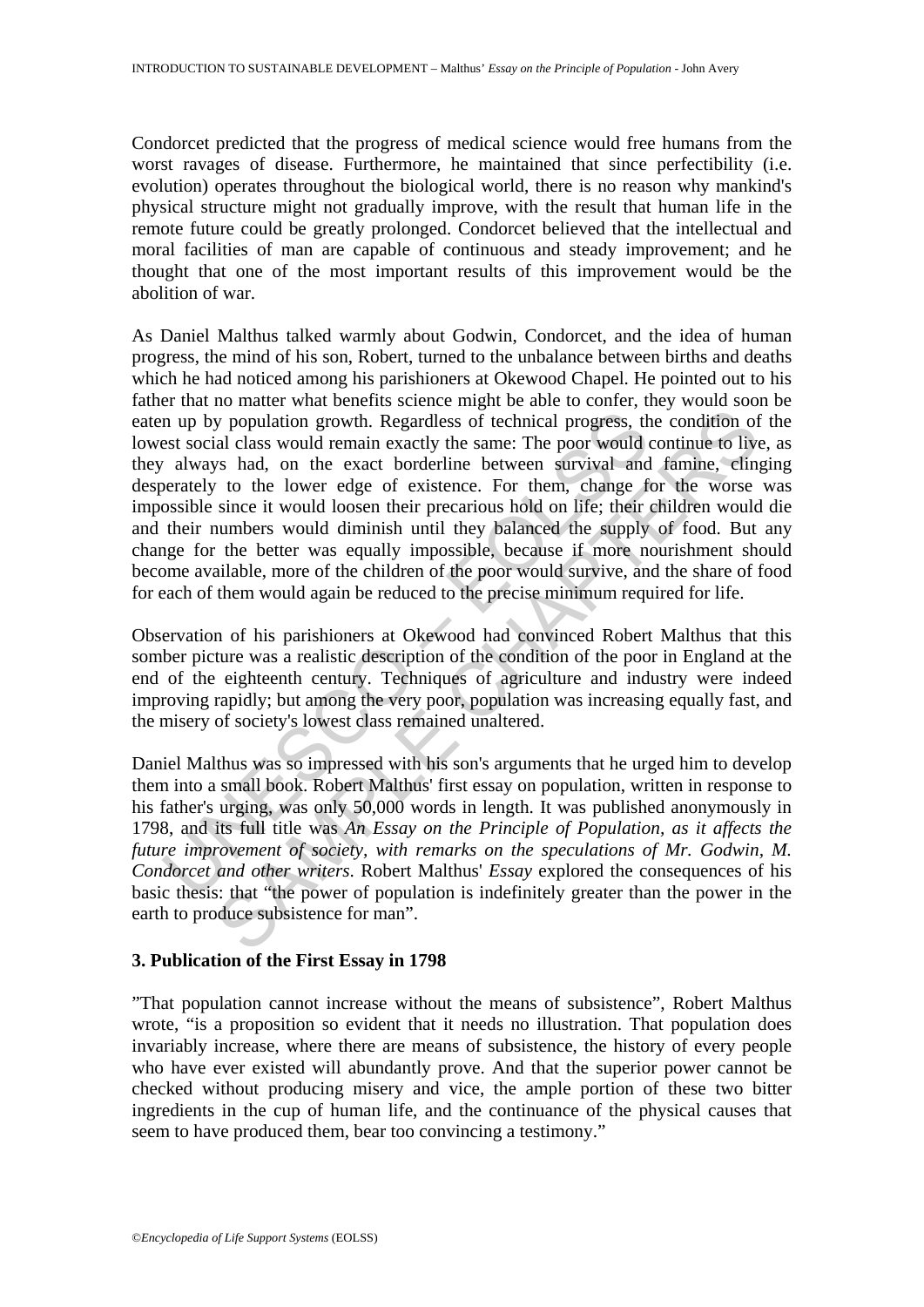In order to illustrate the power of human populations to grow quickly to enormous numbers if left completely unchecked, Malthus turned to statistics from the United States, where the population had doubled every 25 years for a century and a half. Malthus called this type of growth "geometrical" (today we would call it "exponential"); and, drawing on his mathematical education, he illustrated it by the progression 1,2,4,8,16,32,64,128,256,and so on. In order to show that, in the long run, no improvement in agriculture could possibly keep pace with unchecked population growth, Malthus allowed that, in England, agricultural output might with great effort be doubled during the next quarter century; but during a subsequent 25-year period it could not again be doubled. The growth of agricultural output could at the very most follow an arithmetic (linear) progression, 1,2,3,4,5,6, and so on.

onential population growth, as contrasted to the slow line-<br>enance, Malthus was convinced that at almost all stages c<br>ulation has not expanded freely, but has instead pressed painfully<br>s food supply. He maintained that hum I population growth, as contrasted to the slow linear progression, Malthus was convinced that at almost all stages of human his has not expanded freely, but has instead pressed painfully against the like sumply. He maintai Because of the overpoweringly greater numbers which can potentially be generated by exponential population growth, as contrasted to the slow linear progression of sustenance, Malthus was convinced that at almost all stages of human history, population has not expanded freely, but has instead pressed painfully against the limits of its food supply. He maintained that human numbers are normally held in check either by "vice or misery". (Malthus classified both war and birth control as a forms of vice.) Occasionally the food supply increases through some improvement in agriculture, or through the opening of new lands; but population then grows very rapidly, and soon a new equilibrium is established, with misery and vice once more holding the population in check.

Like Godwin's *Political Justice*, Malthus' *Essay on the Principle of Population* was published at exactly the right moment to capture the prevailing mood of England. In 1793, the mood had been optimistic; but by 1798, hopes for reform had been replaced by reaction and pessimism. Public opinion had been changed by Robespierre's Reign of Terror and by the threat of a French invasion. Malthus' clear and powerfully written essay caught the attention of readers not only because it appeared at the right moment, but also because his two contrasting mathematical laws of growth were so striking.

One of Malthus' readers was William Godwin, who recognized the essay as the strongest challenge to his utopian ideas that had yet been published. Godwin several times invited Malthus to breakfast at his home to discuss social and economic problems. (After some years, however, the friendship between Godwin and Malthus cooled, the debate between them having become more acrimonious.)

In 1801, Godwin published a reply to his critics, among them his former friends James Mackintosh and Samuel Parr, by whom he recently had been attacked. His *Reply to Parr* also contained a reply to Malthus: Godwin granted that the problem of overpopulation raised by Malthus was an extremely serious one. However, Godwin wrote, all that is needed to solve the problem is a change of the attitudes of society. For example we need to abandon the belief "that it is the first duty of princes to watch for (i.e. encourage) the multiplication of their subjects, and that a man or woman who passes the term of life in a condition of celibacy is to be considered as having failed to discharge the principal obligations owed to the community".

"On the contrary", Godwin continued, "it now appears to be rather the man who rears a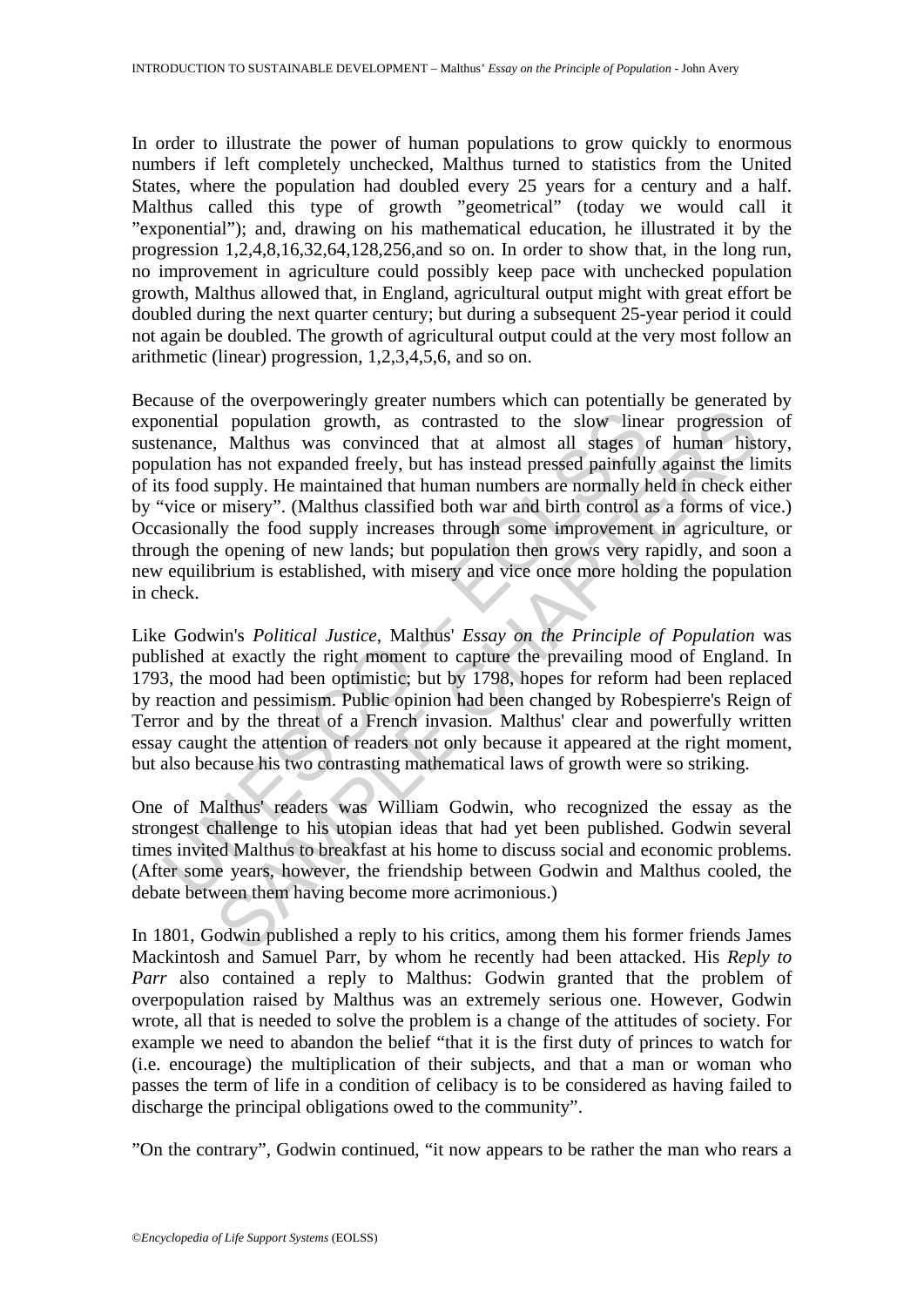numerous family that has to some degree transgressed the consideration he owes to the public welfare". Godwin suggested that each marriage should be allowed only two or three children or whatever number might be needed to balance the current rates of mortality and celibacy. This duty to society, Godwin wrote, would surely not be too great a hardship to be endured, once the reasons for it were thoroughly understood.

- -
- -
- -

# TO ACCESS ALL THE **27 PAGES** OF THIS CHAPTER, Visit: http://www.eolss.net/Eolss-sampleAllChapter.aspx

#### **Bibliography**

Brown L.R., and others, *The State of the World*, W.W. Norton, New York, published annually. [This publication, produced by the Worldwatch Institute, Washington D.C., provides evidence that the global population of humans is rapidly approaching the absolute limits set by the carrying capacity of the earth's environment.]

**V1811:** http://www.colss.net/Eolss-sampleAllChapter<br>
iography<br>
iography<br>
in L.R., and others, *The State of the World*, W.W. Norton, New York, pub<br>
incitation, produced by the Worldwatch Institute, Washington D.C., provi **Visit:**  $\frac{1}{2}$  **http://www.colss.net/Eolss-sample AllChapter.aspx**<br> **SAMPLE CHAPTE[RS](https://www.eolss.net/ebooklib/sc_cart.aspx?File=E1-45-01-02) AMPLE CONSTRANT AND AND CONSTRANT AND MANUS CONSTRANT AND MANUST CONSTRANT AND MANUST CONSTRANT AND MANUST CONSTRANT (ed.),** *Enquiry* Carter K.C. (ed.), *Enquiry Concerning Political Justice by William Godwin, with Selections from Godwin's other Writings, Abridged and Edited*, Clarendon, Oxford, (1971). [Godwin's book, first published in 1793, became a center of hopes for political reform in England, and provoked the publication of T.R. Malthus' essay on population.]

Condorcet M.J.A.N.C., Marquis de, *Esquisse d'un tableau historique des progrés de l'esprit humain*}, in French, (*Sketch of an Historical Tableau of the Progress of the Human Spirit*) 2nd edn., Agasse, Paris, (1795). [Condorcet's small but important book determined the form in which the idea of human progress was transmitted from the philosophers of the Enlightenment to future generations.

Ehrlich P.R., Ehrlich A.H. and Holdren J., *Human Ecology*, W.H. Freeman, San Fransisco, (1977). [This book provides an excellent overview of the interaction of human populations with the global environment.]

Himmelfarb G., *The Idea of Poverty: England in the Early Industrial Age,* Knopf, New York, (1984). [This book provides a picture of England at the time when Malthus was writing.]

James P. *Population Malthus: his Life and Times*, Routledge, London, (1979). [This is an extremely carefully compiled biography of T.R. Malthus.]

Locke D., *A Fantasy of Reason: The Life and Thought of William Godwin*, Routledge, London, (1980). [Don Locke gives us a colorful description of the debate between Malthus and Godwin.]

Malthus, T.R., *An Essay on the Principle of Population as it Affects the Future Improvement of Society,*  with Remarks on the Speculations of Mr. Godwin, M. Condorcet, and Other Writers, Johnson, London, (1798); *An Essay on the Principle of Population, or, A View of its Past and Present Effects on Human Happiness, with an Inquiry into our Prospects Respecting its Future Removal or Mitigation of the Evils which it Occasions,* 2nd edn., Johnson, London (1803); 6th edn. with an introduction by T.H. Hollingsworth, Everyman's University Library, J.M. Dent and Sons, London, (1973). [T.R. Malthus modified his essay on population in successive editions, the greatest change being between the original short essay, published in 1798, and the 1803 edition, which was more than three times the length of the original essay.]